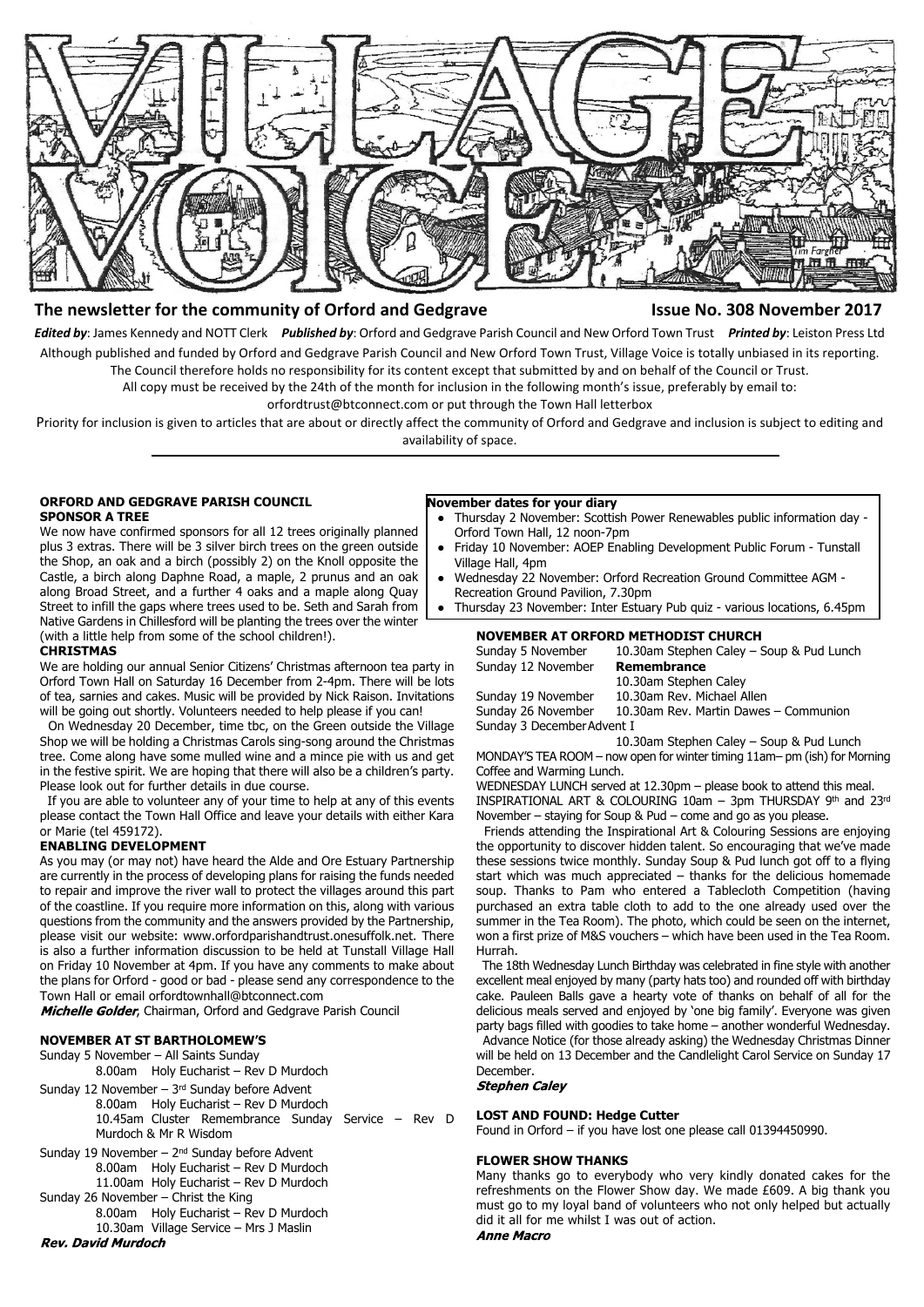### **JOHNNY FEIBUSCH**

I would like to extend my heartfelt thanks to all those of you who attended Johnny's Thanksgiving and Celebration of Life Service, including David Murdoch who conducted the service, John Rutherford the brilliant organist, Geoffrey and the Church Choir who sang so beautifully, Caroline and Lizzie for the lovely flowers, Jaki who handed out the Service Sheets and last but not least Jim McLeod for his amazing violin playing; to everyone who sent lovely cards and letters with such kind words and memories of Johnny, the phone calls with offers of help, everyone who popped in to visit me, and all the gifts of flowers. The caring support of the Orford Community has been overwhelming and sustained me, not only since Johnny's death, but through the difficult times prior to it. I am enormously grateful to you all – thank you. **Liz Feibusch** 

### **HOUSING IN ORFORD**

Whilst I have no real opinion on whether the Alde and Ore enablement plan to build high-end houses in their effort to raise funds for sea defences is good or bad, I do think more affordable homes should be built in Orford for sale or rent. Housing for sale in the village is priced way above what a young couple could afford, and is usually snapped up as a second home or holiday let. This leaves young couples with no option but to look elsewhere, like Rendlesham and further afield. Apart from the village losing a mixture of residents, which could put the village primary school under threat in years to come, to put forward any case for affordable housing the village needs to show that there is a demand for it. This is gauged partly by the number of people registered with Gateway to Homechoice. Please could I urge you to register if you are looking for housing in the village, as the more people who are registered, the better. Their website can be found at www.gatewaytohomechoice.org.uk<br>Matthew Smy

# **ORFORD SPORTS & RECREATION CLUB**

Events for November at the club are:

As usual, club night every Friday night, 8:30 pm onwards for pool, darts, snooker, table tennis, bar and chat (either with each other or making good use of the club Wi-fi!!).

 And for a trial period through November, the club will be open on Sunday and Monday nights as well, 8:30 pm onwards, so come and give it a look. And also, on various Sundays, the bar will be open after the home football fixtures at 12:00 hours.

- Saturday 4th November, after the fireworks, The Random Blues Company will be playing rock, rhythm and blues. Doors open at 7:30pm, £3 members, £4 non-members.
- Friday 17 November, Bingo night, 8:00pm

And don't forget, music from Flaming Cheek on Saturday 23 December. Mark Smy, OSRC Secretary 450358

#### **THE ORFORD ORGAN PROJECT**

Orford Church choir director Graeme Kay explains the facts behind the project which will bring a wonderful new organ to Orford.

#### **Introduction**

Some years ago, the PCC determined that we should explore finding a new pipe organ for the church, because our existing small organ was only installed as a temporary (!!!) stop-gap following the destruction of the original West Gallery organ when the church tower collapsed in the 19th century.

#### **Southampton University's Gift**

Hearing of our ambition to find a new organ, in March, Southampton University (SU) gifted the 1976 Peter Collins organ of the Turner Sims Concert Hall to us, completely free. The organ had been removed to protect it from flood damage. It is 'redundant' because SU needed space to house a full symphony orchestra in the Hall and decided not to re-install it.

# **What's so special about this organ?**

Peter Collins was one of the UK's finest organ builders: his most famous organ is in St Peter Mancroft in Norwich. It can perform, magnificently, all the music from the Baroque period to the present day.

#### **Anything else about it?**

Yes. It is almost impossible to find redundant organs which are freestanding. This one has a plain, modern T-shaped case and is unusually narrow. Its integrated design means that it cannot be rebuilt in any other form. The church will not be disrupted by any building alterations: the organ fits comfortably into the underused north-west aisle where it will be ideally placed to support the congregation and choir for services (which is our main aim), but also for concerts, recitals, and teaching. Here it will preserve the west-east sightlines of the church, and stand well clear of the Edwardian additions to the medieval setting.

#### **Who can play it?**

The answer is: anyone who can play a keyboard. The organ plays and functions just like any other organ, but with more choice of sounds: there will be three keyboards instead of two, and 28 stops instead of 6. A magnet for organists of all abilities, its presence will virtually guarantee the continuity of great music for the worship in our church far into the future. To allow maximum flexibility, we will keep the existing organ.

# **How will it be paid for?**

To build the Collins organ now would typically cost from £500,000 to £750,000. Such a sum would never be within our grasp. The gift to the church therefore offers an opportunity which can never be repeated: we estimate that the cost will be £60K for the initial rebuild and up to a further £60K for restoration to 'as-new' condition and installation, but the final cost could be less.

 Through guarantees, sources and pledges we have been able to authorise the go-ahead. But we will also fundraise. Just like the existing organ, the new organ will require regular tuning and maintenance, the costs to be met, as they are now, from the church music fund. The organ will also generate income: we will be able to charge promoters to use it.

# **What happens now?**

The Rector, Churchwardens and the PCC are unanimously behind the project. The instrument is currently with our organ builders near Leicester. When the necessary Diocesan permissions are granted we hope the organ will be able to begin its new life in Orford next Easter. If you would like to know more, email kaysorford@pobox.com. And you can listen to archive BBC recordings of the organ at http://bit.ly/2w0Xt1b.http://bit.ly/2w0Xt1b

# Graeme Kav

#### **ORFORD SCHOOL CHRISTMAS FAIR**

**Sunday 3 December 1pm – 4pm at Orford Town Hall – All welcome!** It's always a great way to enter into the Christmas spirit… There will be face painting, tombola, refreshments, craft stalls, water or wine, hamper raffle (tickets available on the day) & much more!

 If anyone is feeling inspired by The Great British Bake Off and just can't stop baking then please feel free to bring us a cake on the day for us to sell on our refreshments stall! Any tombola, wine or hamper prizes would also be gratefully received – you can drop these off at Friends Garage (thanks Laura), The General Stores (thanks Sue) or the newspaper kiosk (thanks Linda) where you will find our collection boxes. If you need items collecting please ring Sarah Felton on 01394 450409 or Sarah Lord on 01394 459983 and we will be happy to collect them from you. You can also get in touch with us if you would like to hire a stall on the day to sell your Christmas wares.

 If anyone has time to spare, we are always looking to welcome new members to OSLOF (Orford School League of Friends), bringing new ideas to help raise much needed funds for our local school. If you are interested then please leave your details at the school reception and we will get in touch with you.

 We really do appreciate all the help and donations we receive from our local community and we couldn't do it without your support, so thank you! We hope to see you on the 3rd December! Sarah Felton on behalf of OSLOF

# **ST. BARTHOLOMEW'S CHURCH CHRISTMAS BAZAAR**

The popular annual Christmas bazaar will be held in the Church from 2pm on Saturday 2 December with 80% of the proceeds for the Church Fabric and 20% going to the Thomas Marshall Education Fund.

 Always a great start to Christmas, come along with your family and friends and have some fun on the bottle tombola, the raffle and 'Guess the weight of the cake' and grab bargains galore from the Bric-a-Brac and Book Stalls. Pick up those 'must have' gifts from the Christmas Stall which will be full of edible Christmas goodies and other Christmas fare.

 Refresh yourselves with delicious mulled wine, mince pies, teas and cakes and listen to Nick Raison playing your seasonal favourites on the piano.

 Raffle prizes and any items and books of good quality that you can offer to be sold or put on the bottle tombola would be greatly appreciated and can be brought to the Church on the Friday afternoon  $(1<sup>st</sup>$  December) and on the morning of the bazaar, or alternatively contact the people below. Books: Elizabeth Spinney, Brundish Lodge, High Street, 450622 Bottle Tombola: Suki Pearce, Beacon Cottage, Broad Street, 450011 Toys: Shirley Smith, The Old Police House, Ipswich Road, 459128 Raffle: Pat Walker, Garden Cottage, Ipswich Road, 450276 Cakes: Liz Carr, Haven House, Front Street, 450090

Bric-a-Brac: Caroline Gill, Seawinds, Gedgrave Road, 450302 Christmas Stall: Wendy Marshall, Chantry Cottage, Gedgrave Rd, 450090

#### **THE PENINSULAR PRACTICE NOVEMBER NEWSLETTER** Help Yourself to Health

We would like to thank our PPG for helping us organise the open day last month and also to thank all the patients for attending.

 Flu Clinics: please ring Reception to book an appointment for your flu vaccination.

Surgery Closures: Staff Meeting – Thursday 2 November, 13.30-15.00 GP Training – Thursday 16 November, 13.00-18.30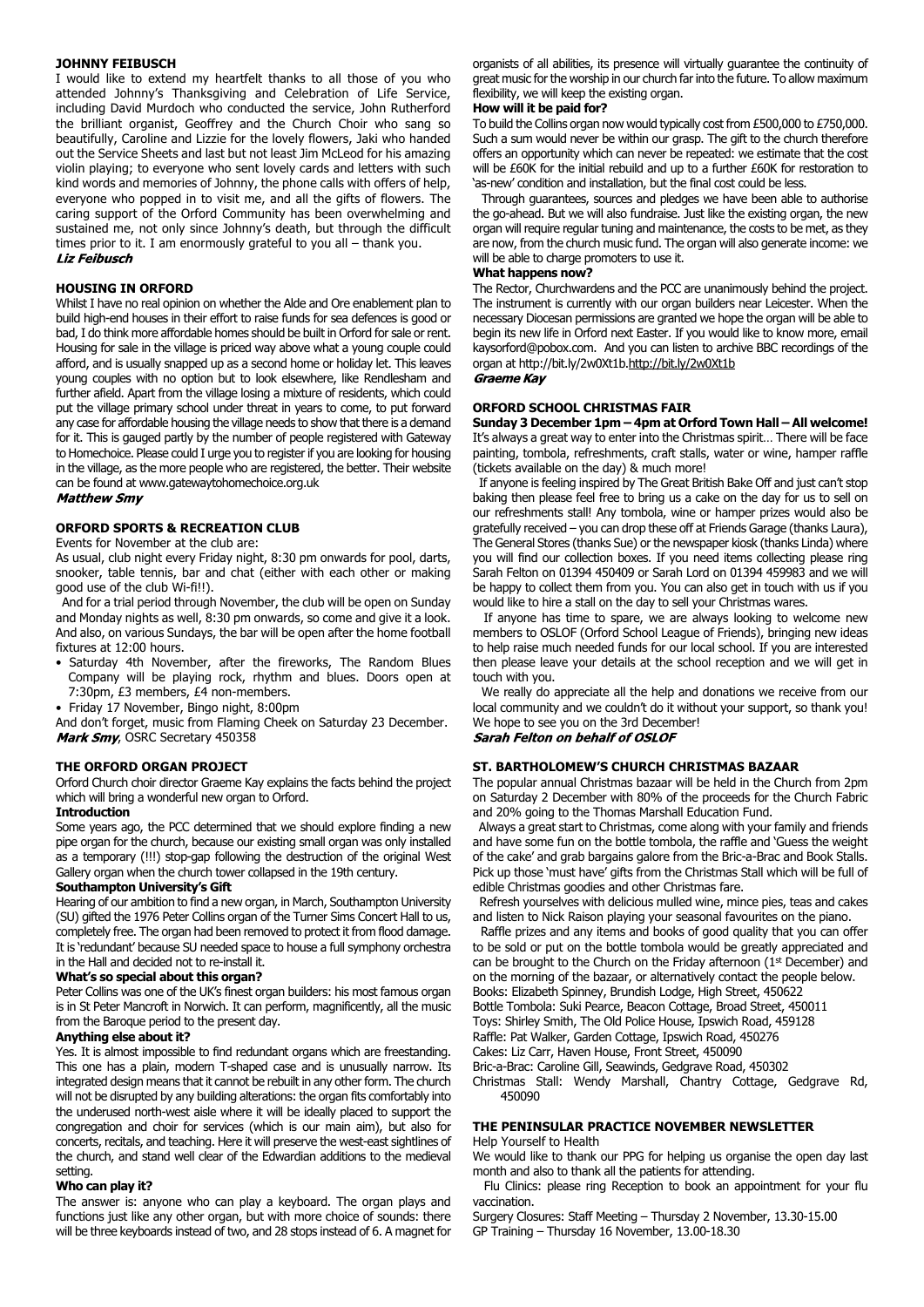#### **ORFORD RECREATION GROUND COMMITTEE ANNUAL GENERAL MEETING**

This is to be held in the Pavilion on the Recreation Ground at 7.30pm on Wednesday 22 November. Everyone is welcome to come and we look forward to seeing you.

Diana Grayburn (was Paterson), Hon. Secretary

# **GARDENING CLUB**

**Date:** Thursday 2 November

**Topic:** The Potager – growing vegetables and flowers together... **Presenter:** David Keleel of Darsham Nurseries

**Time:** 7.30 pm

**Venue:** Orford Town Hall 'Back room'

Also: Third and final competition for the Eric Mason Shield – 'A flowering bulb' If you've ever been to Darsham you will want to come to this and if you haven't then you will after this! David will give us an illustrated talk about his nursery and the principles on which it is based – 'the potager' and how this style of gardening evolved around the world. He will explain how 'companion planting' and raised beds can be used to advantage. At Darsham he has 55 raised beds and a range of different soils. There will be time for him to answer our questions so do come along ready!

'Ornamental Grasses for Garden' Neil Ludman from Woottens of Wenhaston – 5 October, 2017

 Neil gave us a real insight into grasses, sedges and rushes and how and where they are best used to advantage in our gardens. His talk was well illustrated and he also shared some designs of their use from around the world and by some leading garden designers such at Piet Ouldof. Interestingly, he talked about Pensthorpe Natural Park which we visited last summer as a group. Many of us took the opportunity to buy from the wide range of plants he brought with him and sold at a 40% discount! Now to find the right place in the garden for the plant! Still to come:

Thursday 7 December 'Social Evening and Supper' plus AGM and presentation of The Eric Mason Shield

Taster for 2018:

January: Peter Harrison on choosing and cooking with seasonal food

February: Andrew Brogan on his Exotic garden in Henstead which we recently visited as a group – magical planting with bamboos, banana palms, trickling water and much more…

Membership and guests

We always welcome new members and occasional visitors are encouraged to come at £4 per session. Do think about joining us for 2018 when we start a new year…

# **Polly Sharkey**

# **ORFORD FOOTBALL TEAM**

Before we talk football, can I first say a massive thank you to the New Orford Town Trust for the donation of £250 for much-needed supplies for the team and also a thank you to Michelle Golder for sponsoring this year's match ball.

 Orford have started their season with 3 wins out of 3; 2 league wins 2-0 away at Brantham, and 6-4 away to Felixstowe Ranger Reserves, plus a cup win 6-5 at home against Kesgrave Kestrels Reserves to put us in the second round against Martlesham Old Boys. We hope to see a few of you up at the sports club for home games, when the bar will be open after the matches.

**Daniel Davis (Manager)** 

#### **KING'S HEAD NEWS**

That's it - the clocks have changed, so we are definitely into Winter. Daniel Bunce and his kitchen team have been doing a grand job and in October transported you for our Food Theme Night to the Mediterranean, with a vast array of Tapas dishes on offer. So, planning ahead to the next one, it is off to the star-spangled banner land of the USA for a Taste of America on Friday 24 November. Don't know what Dan is cooking up yet but I will guarantee he comes up trumps. Book early as the last two have been sell outs, and space is limited.

 Staying with Food – Pie Night returns on a Wednesday evening – Pie and a Pint or a Medium Glass of House Wine for just £14.00. Running every Wednesday over the Winter.

 As always Steve Boyce blew us away with his guitar skills and entertained the way through the night. Live music in November is on Saturday 25<sup>th</sup> with SJ Mortimer performing her own music and cover tracks. SJ is part of the BBC introducing programme and has recorded in Nashville. Her performance on her last visit was breath-taking and if you want to get a taste of what she can do please visit her website www.sjmortimer.net. As with all our music nights entry is free and everybody is welcome.

 Just to let you all know the King's Head Christmas Draw is underway. So call in to the pub to buy your squares and giving you a chance to win a prize. There is no normal pub quiz night this month as we are taking part in the Alde & Ore Inter Estuary Pub Quiz on Thursday 23 November. We are now fully booked for this event but there is now an overflow in to the Town Hall and entry forms can be obtained from Laura at Friend's Garage. The quiz will return in December with a Special Twixmas Version in aid of EACH.

 Please remember that we have gone over to our Winter opening hours which means that we close on Sundays at 18.00 and are closed all day on Mondays. Also on Tuesday, Wednesday and Thursday we will close in the evening at 22.30. In addition, we are taking our Holiday and will be closed from Monday 13 November and re-open on Tuesday 21 November. Our apologies for any inconvenience caused.

 As those winter nights draw in, remember the bar is open, food is being cooked and the log burners are on to warm you up. As always, we appreciate your continued support and look forward to seeing you all.

Ian & Suzanne Ballantine, thekingsheadorford@gmail.com

# **ALDE AND ORE ESTUARY TRUST**

The Fundraising Campaign is Launched

Over 120 people supported the Fundraising Launch in Orford Town Hall on 14 October. Libby Purves chaired the meeting when the Save Our Suffolk Estuary film, presented by Nick Robinson was shown and a panel with Sir Edward Greenwell, Chairman of the Estuary Partnership, Richard Davey, Funding Chairman, Elizabeth Stanton, Trustee, Mike Finney, Orford Parish Councillor and Karen Thomas from the IDB answered questions from the audience. The Snape Launch was held on 21 October to a full house chaired by Paul Heiney with Guy Heald, Chairman of the Estuary Trust, Tim Beach and Theresa Cook joining Edward Greenwell and Richard Davey for questions. Both Orford and Snape were very positive meetings with many ideas for raising funds. In total it is estimated that about £12 million will be required of which the community needs to help raise £5 million. Everyone is encouraged to keep in touch with The Trust if they would like to help or organise funding events. The final launch presentation will be chaired by Lord Deben in Aldeburgh Cinema on 28 October at 11am.

 Wonderful art and creative writing was produced by the three Schools in Orford, Snape and Aldeburgh. Maggie Hambling and Anthony Horowitz had a very difficult task deciding on the winners who were:

Orford: First and overall winner in the Art competition judged by Maggie Hambling – Ella year 2

Snape: First and overall winner of the Creative Writing judged by Anthony Horowitz – Milly Biggs year 6

Aldeburgh: First and overall winner of the Poetry – Poppy Pilkington Congratulations to the winners and well done everyone – terrific effort! See the website (www.aoep.co.uk) for all other winners.

# **Diary Dates**

Friday 3 November, Aldeburgh Cinema, 12.30pm

SAVE OUR SUFFOLK ESTUARY - a short film presented by Nick Robinson will be shown in the Upper Gallery. The film discusses the issues facing our local community in the Alde and Ore Estuary should our flood defences fail. Fabulous aerial shots of the estuary from Shingle Street to Snape – interviews with local businesses and volunteers helping to upgrade our river walls. It is crucially important for us all to support the fundraising efforts before it is too late. Book your FREE tickets through https://sosestuary.eventbrite.co.uk

Thursday 23 November - see below for details.

Sunday 3 December - further showing of SAVE OUR SUFFOLK ESTUARY film presented by Nick Robinson in Aldeburgh Cinema at 3pm. Email us on: aoetrust@gmail.com www.aoetrust.org

#### **AOEP INTER ESTUARY PUB QUIZ**

Thursday 23 November, 6.45pm - book a table at your favourite pub and bring teams of up to 8, i.e. any number up to and including 8, to take part. £5 per head. Celebratory Quiz Masters, prizes and surprises. This is not to be missed! See www.aoep.co.uk/events for full details of every pub and restaurant taking part. Book now to avoid disappointment.

 STOP PRESS: The Crown & Castle, Orford Town Hall and the Pub Quiz As well as The Jolly Sailor and The King's Head we have more tables at Orford Town Hall for the quiz. The Crown & Castle are providing snacks for every table in the Town Hall. Please bring your own beverages. If you would like to join a team, please ask your local pub to add you to the A team list. Booking forms are available from the pubs, on our website or for the Town Hall are available with Laura at Friends Garage or Contact claregreenwell@gedgrave.co.uk, 01394 450440 www.aoep.co.uk

# **ALDE AND ORE ESTUARY PARTNERSHIP: ENABLING DEVELOPMENT PUBLIC FORUM**

Friday 10 November Tunstall Village Hall at 4pm chaired by Lord Deben This forum is for everyone. Sketch plans of all 8 sites proposed in Orford, Tunstall, Sudbourne, Chillesford and Iken will be on display. Please come and let us have your views as they are important to us. Our Newsletter